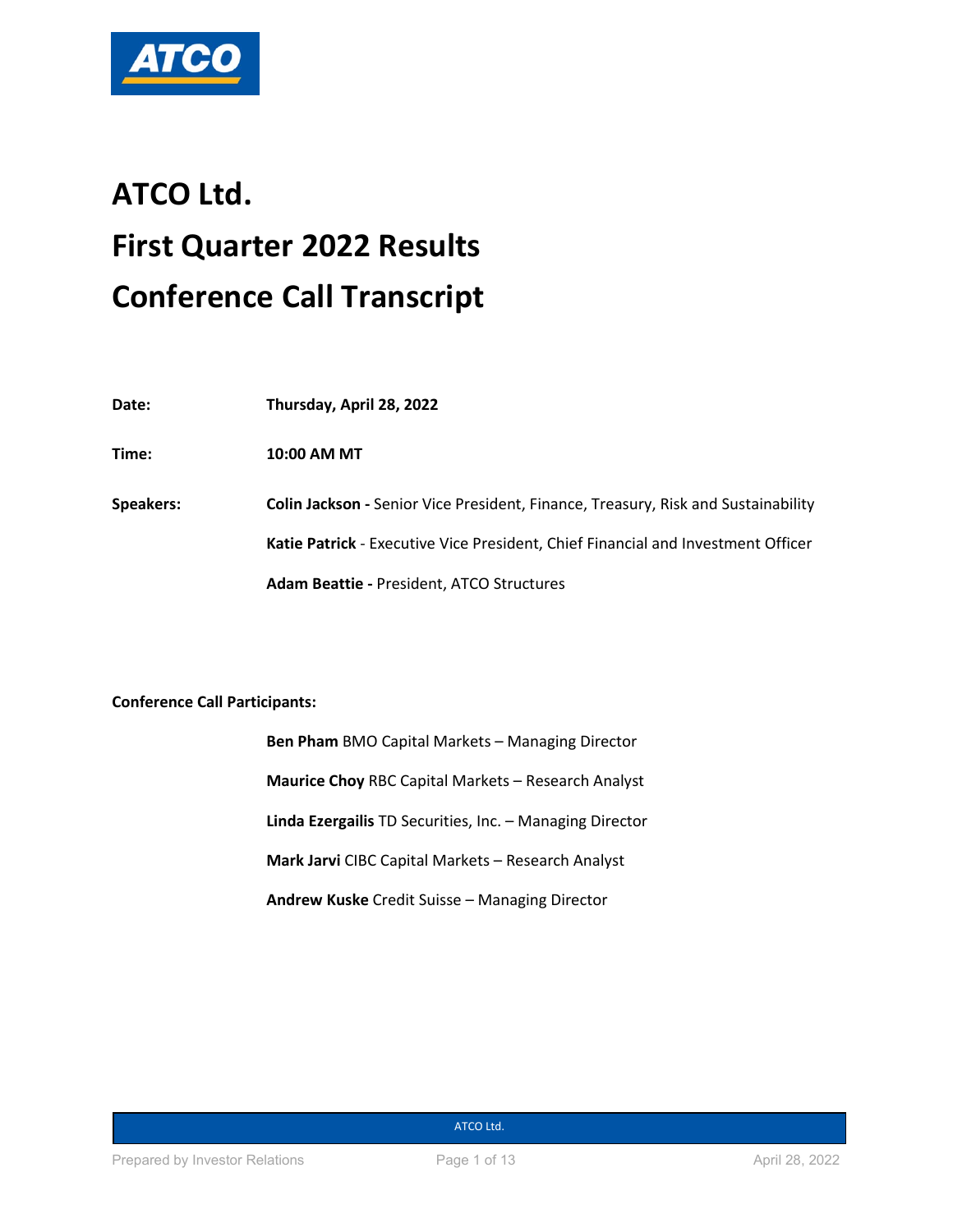

#### **Operator:**

Welcome to the ATCO Ltd. First Quarter 2022 Results Conference Call and Webcast.

As a reminder, all participants are in listen-only mode and the conference is being recorded. After the presentation, there will be an opportunity to ask questions. To join the question queue, you may press star then one on your telephone keypad. Should you need assistance during the conference call, you may signal an Operator by pressing star and zero.

I would now like to turn the conference over to Mr. Colin Jackson, Senior Vice President, Finance, Treasury, Risk and Sustainability.

Please go ahead, Mr. Jackson.

# **Colin Jackson:**

Thank you. Good morning, everyone. We're pleased you could join us for ATCO's First Quarter 2022 Conference Call.

With me today is Executive Vice President and Chief Financial and Investment Officer Katie Patrick and President of ATCO Structures, Adam Beattie.

The call today will begin with some opening comments from Katie on recent Company developments and financial results, followed by an update from Adam on our Global Structures business. After these prepared remarks, we will take questions from the investment community.

Please note that a replay of the conference call and a transcript will be available on our website at ATCO.com and can be found in the Investors section under the heading Events and Presentations.

I'd like to remind you all that our remarks today will include forward-looking statements that are subject to important risks and uncertainties. For more information on these risks and uncertainties, please see the reports filed by ATCO with Canadian securities regulators.

Finally, I'd also like to point out that during this presentation we may refer to certain non-GAAP or segment measures such as adjusted earnings, adjusted earnings per share, and capital investment. These measures do not have any standardized meaning under IFRS, and as a result, they may not be comparable to similar measures presented in other entities.

Now, I'll turn the call over to Katie Patrick for her opening remarks.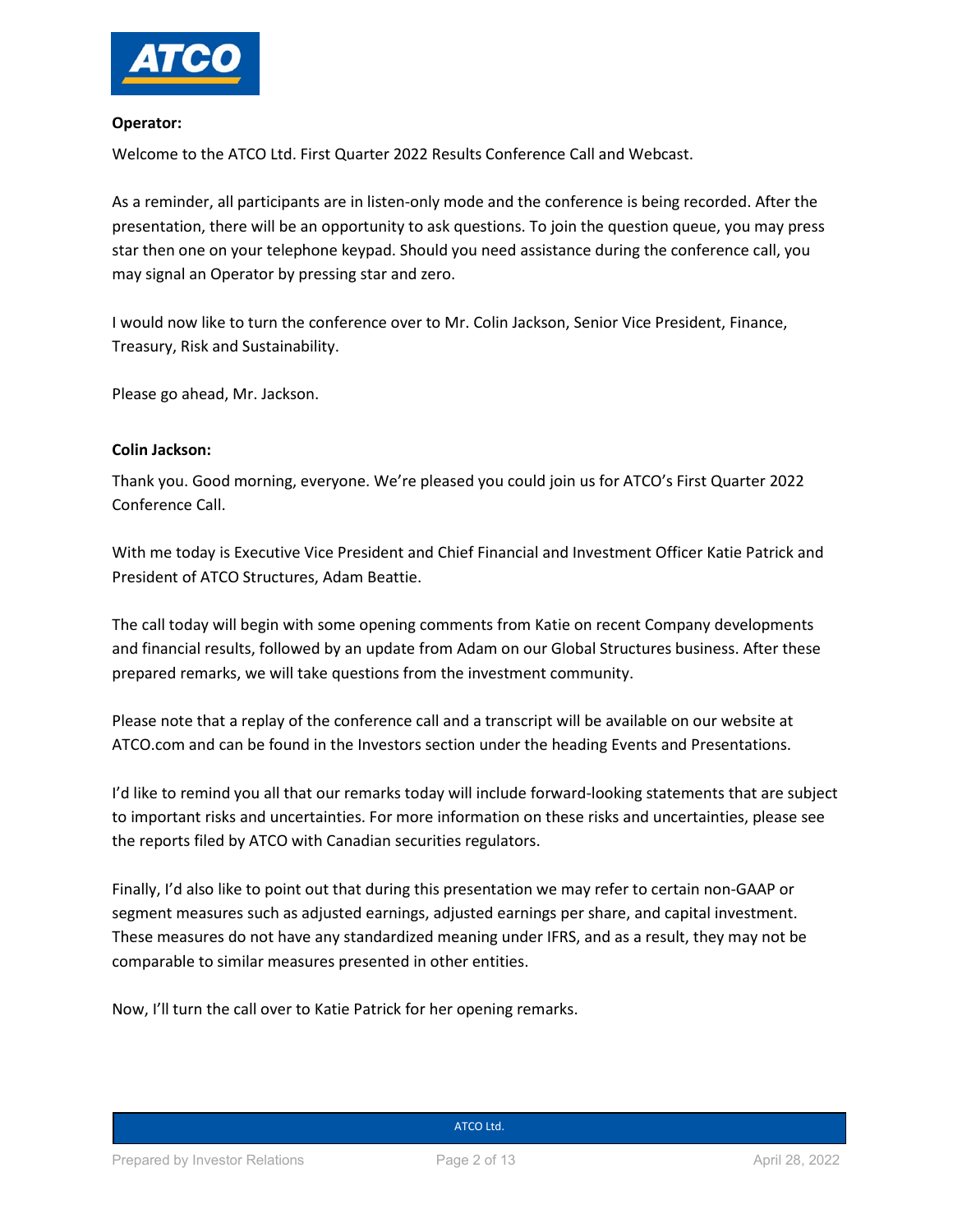

#### **Katie Patrick:**

Thanks, Colin, and good morning, everyone. Thank you all very much for joining us today for our First Quarter 2022 Conference Call.

ATCO achieved adjusted earnings of \$134 million, or \$1.17 per share, in the first quarter of 2022. This is \$15 million, or \$0.13 per share, higher than the first quarter of 2021. This \$15 million of growth came primarily from the strong performance of our Canadian Utilities investment, and also higher space rentals and workforce housing activity within ATCO Structures. CU saw its adjusted earnings grow \$28 million from \$191 million in the first quarter of last year to \$219 million in the first quarter of this year. At the ATCO level, this translated into year-over-year earnings growth from CU of \$15 million. This strong performance was primarily driven by growth from our Alberta-based distribution utilities, which entered the final year of their second PBR cycle. LUMA Energy also supported CU's year-over-year earnings growth, contributing a full quarter of operations to earnings in 2022.

Before we go any further, I would like to comment on the AUC proceeding and settlement proposal, which Brian spoke about earlier on the CUL call. We acknowledge that we made administrative and regulatory errors and recognize that these serious missteps that have impacted customer trust. Our priority is rebuilding this trust as we bring this matter to a close and delivering exceptional service for the customers we have the honour of serving. For absolute clarity, none of the original costs in question, nor any penalties related to these, have or will be in the future impacting customer rates.

Moving back to our results, our Structures investment delivered \$3 million of year-over-year earnings growth and a total adjusted earnings contribution of \$16 million in this past quarter. In line with our strategy, the growth was driven by strong performance in space rentals across many geographies.

I'm very happy to have another voice for you to hear on our call today. Adam Beattie, our President of ATCO Structures, is here with me and will give an update on his business, recent contract wins, and his long-term strategy.

I'll turn the call over to Adam.

# **Adam Beattie:**

Thank you, Katie, and good morning, everyone.

As Katie alluded to, our Structures business carried the momentum it built in 2021 into a great first quarter of 2022. Beyond the exceptional sustained performance of our space rentals fleet in the period, we also had a few key project successes.

Notably, we secured a contract in Karratha, Australia, for the construction of a workforce housing facility related to the Pluto LNG expansion being undertaken by Woodside Energy. On this project, ATCO Structures will work with Bechtel, a long-term repeat customer, to provide accommodations for the

# **Canadian Utilities Limited Street**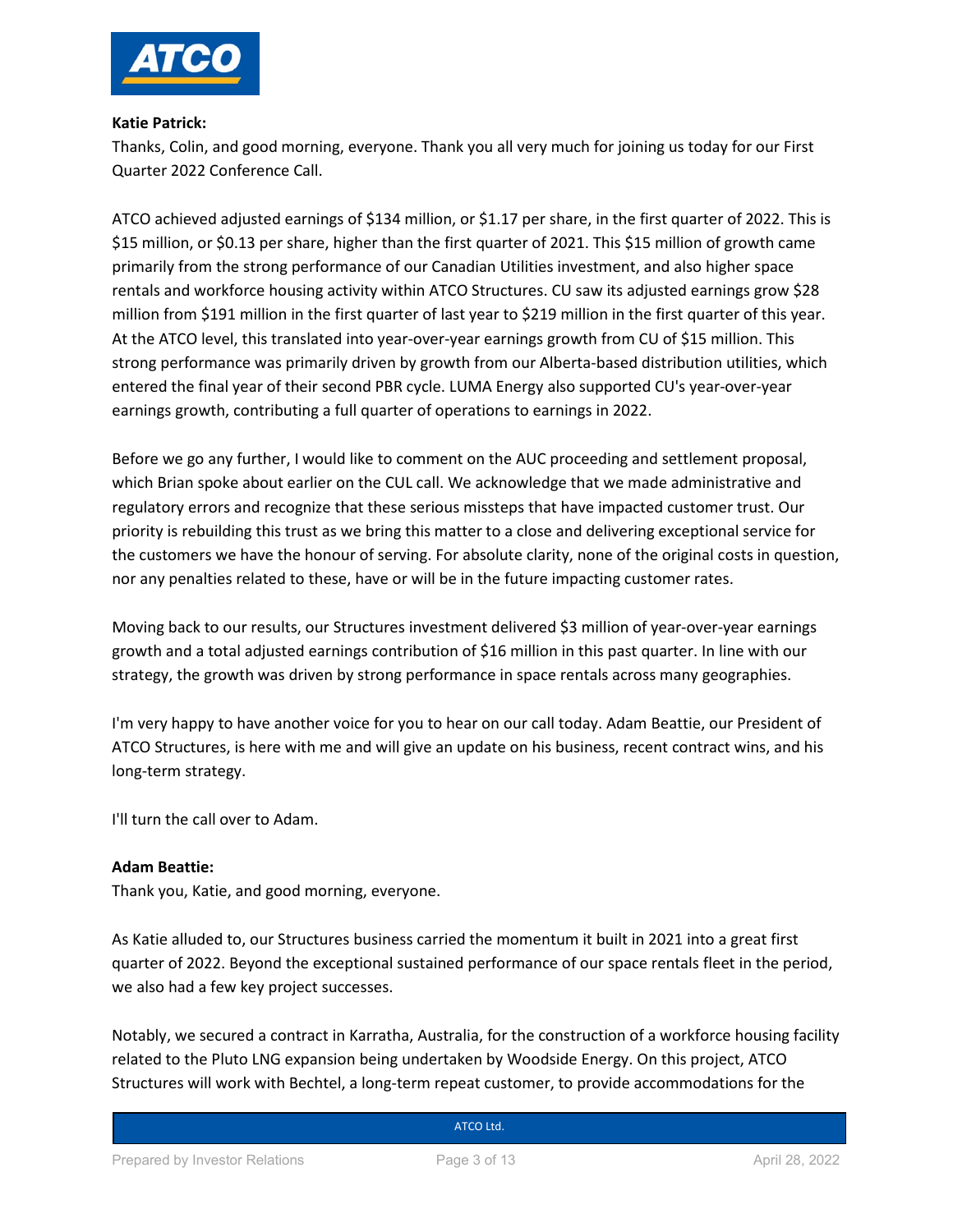

2,500 workers involved in the construction of the Pluto LNG expansion. This brownfield expansion will see the construction of a second natural gas processing train, increasing capacity for the facility, and will be a significant driver of earnings for us in 2022 and 2023.

The first quarter of 2022 also saw us complete an additional 550-person camp expansion for the Trans Mountain Expansion Project in Blue River, British Columbia. Announced in the fourth quarter of 2021, the camp was successfully completed in the first quarter of 2022 and will remain rented into 2023.

The advancement of these projects help signal the restarting of major projects that were largely delayed or postponed due to COVID-19 pandemic, and indicate strengthening economic activity levels in major infrastructure projects.

Major projects like the Pluto II expansion project in Australia are an important business line, and we excel at executing these large-scale, multifaceted workforce housing projects on behalf of our industrial clients. ATCO continues to be the prominent modular accommodation provider to LNG projects globally, executing seven major projects within the last decade. However, our business is more than just major projects. A key strategic focus of the ATCO Structures business in recent years has been the growth and expansion of our core business. Tied to our space rentals and workforce housing product categories, these business lines deliver stable and less cyclical earnings contributions for the business.

Year over year, we have improved key performance metrics within our space rental segment, including high unit counts, utilization, and average rental rates. Similarly, we've worked to refine our workforce housing fleet size and configuration to drive high utilizations and average rental rates. This has included decentralizing our structure to better leverage our localized sales branches and manufacturing facilities to more effectively meet our customers' needs and access new markets.

While we often headline the exciting and large projects we are privileged to work on, the majority of our long-term, sustainable earnings stems from our stable core business segments. By continuing to build out these segments, we can deliver stronger and more stable Structures earnings that allows us to leverage our expertise to capitalize on more cyclical project activity as the economy picks up.

Finally, I'll briefly touch on inflationary and supply chain considerations that I know are at the front of mind for everyone.

As the world continues to emerge from the pandemic, we continue to manage these challenges and opportunities in our day-to-day business, like we did in 2021. To date, we're primarily seeing these factors result in project extensions as opposed to margin compression in our business. A by-product has been the increasing demand for rental and sale of our existing fleet products, 22,000 units that are instantaneously deployable and not subject to constraints. Our procurement, manufacturing, and project management teams have done a great job to mitigate these risks by negotiating favourable contracts with suppliers and clients.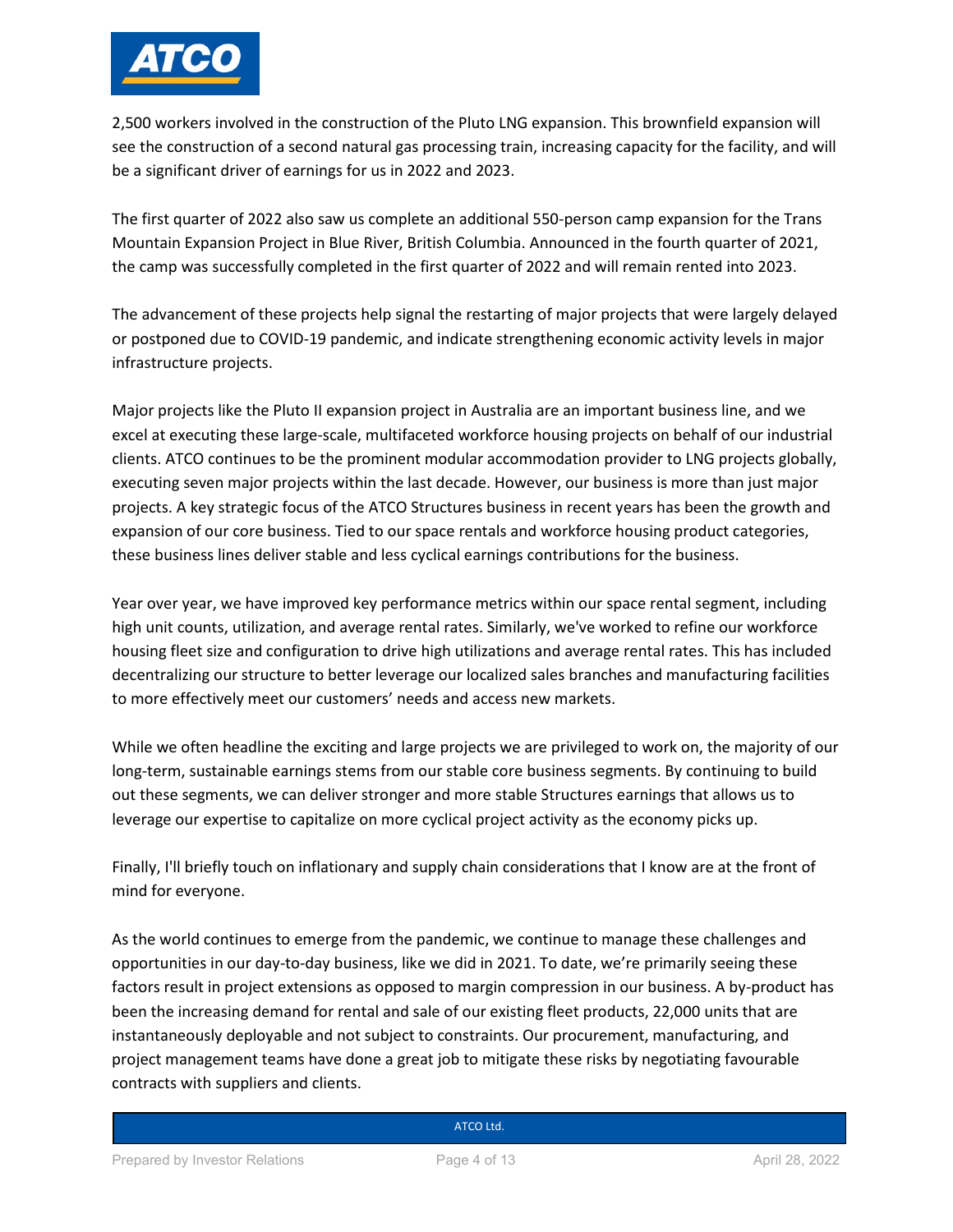

Where we have seen input costs increase, we've generally been able to manage these through escalation clauses in contracts and shorter-term "validity" periods. Structures' priority to source locally and our vertically integrated production facilities have allowed us to directly manage supply chain reliability and pricing into our commercial positions. That being said, these are factors that that we'll be continuing to watch and manage closely.

I'll now pass it back over to Katie to provide an update on the other ATCO businesses.

#### **Katie Patrick:**

Thank you, Adam.

I'll now turn to the results from ATCO Frontec.

We continue to experience strong performance from this business. We signed new contracts and also drove additional earnings from existing contracts in the period. This quarter, ATCO Frontec delivered earnings of \$4 million, which was an impressive \$3 million of year-over-year earnings growth. This increase came from higher occupancy and short-term work requests at the Site C and Trans Mountain camps. These additional work requests tend to be short-term in nature but contribute additional earnings and show the further value we can provide customers outside of our core contract scopes.

As mentioned on the fourth quarter call, ATCO Frontec, through its Nasittuq joint venture, won a sevenyear contract from the Government of Canada to operate and maintain the North Warning System. I'm happy to announce that the contract commenced on April  $1<sup>st</sup>$ , with the transition well underway. Nasittuq expects to assume full custody and control of the system by August  $1<sup>st</sup>$ .

Next, I'd like to touch on our Neltume Ports investment.

Neltume continues to provide a solid base of earnings for ATCO amidst unprecedented levels of global supply chain turmoil. Neltume had a strong first quarter that saw the business increase earnings by \$1 million year over year. This increase in earnings was driven by higher volumes across the portfolio of ports resulting from favourable weather conditions compared to the prior year.

Overall, ATCO had a great first quarter. It saw us deliver strong, year-over-year earnings growth in all of our investments; this, while advancing numerous aspects of our corporate strategy. We're well positioned heading into the remainder of the year. I'm excited to leverage the work we've done to date as we continue advancing our portfolio strategy at ATCO.

Finally, we are pleased to announce that our 2021 sustainability report will also be released later today. This report demonstrates our continued focus on energy transition, climate change and environmental stewardship, operational reliability and resilience, people and communities, and Indigenous relations.

| ATCO Ltd. |
|-----------|
|           |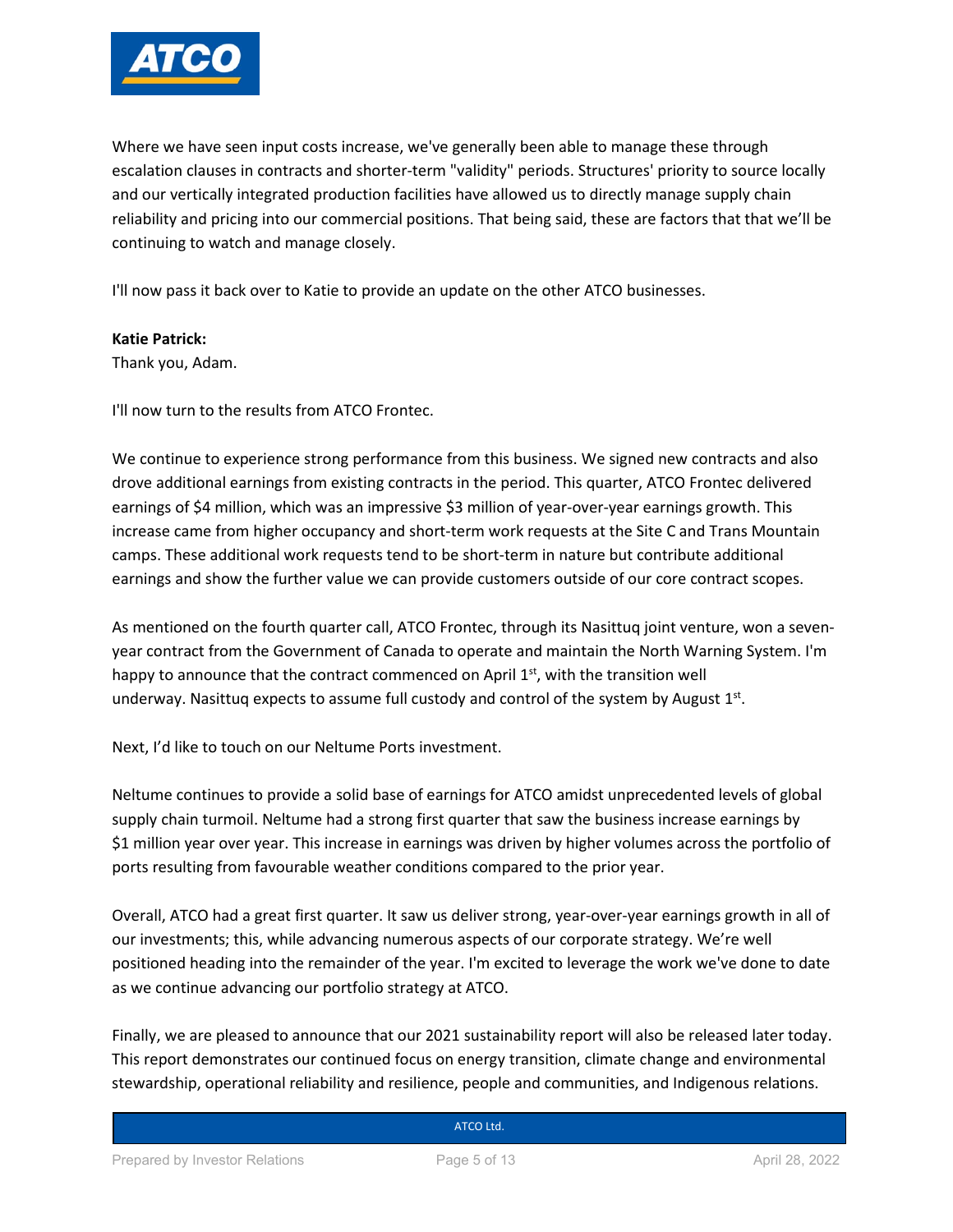

I would encourage everyone to take a look at the report on our website.

That concludes my prepared remarks. I will now turn the call back to Colin.

### **Colin Jackson:**

Thank you, Katie, and thank you, Adam, for joining us.

In the interest of time, we ask that you limit yourself to two questions. If you have additional questions, you are welcome to rejoin the queue. I will now turn it over to the conference coordinator for questions.

#### **Operator:**

To join the question queue, you may press star then one on your telephone keypad. You will hear a tone acknowledging your request. If you are using a speaker phone, please pick up your handset before pressing any keys. To withdraw from the question queue, please press star then two.

Webcast participants are welcome to click on the submit question tab near the top of the webcast frame and type their question. The Canadian Utilities investor relations team will follow up with you by e-mail after the call.

Once again, anyone on the conference call who wishes to ask a question may press star, one at this time.

The first question comes from Ben Pham with BMO. Please go ahead.

#### **Ben Pham:**

Hi. Thanks.

I wanted to go back to the—some of your comments on ATCO Structures, and I'm wondering, you talked about the Pluto expansion, and it sounds like—are you—can you comment on your backlog at the moment, what you're seeing there; maybe more specific, how it compares to maybe last year or the year before? Are you bidding on a lot of opportunities? More to just get a sense of direction where the backlog is.

#### **Adam Beattie:**

Yes. Thank you, Ben, for the question.

Our backlog at the moment is different in each geography, but our primary geographies of Canada, the US, and Australia has quite a strong backlog of activity in both manufacturing and site construction, so I would say it would be certainly on par if not higher than last year's activity.

**Canadian Utilities Limited Street**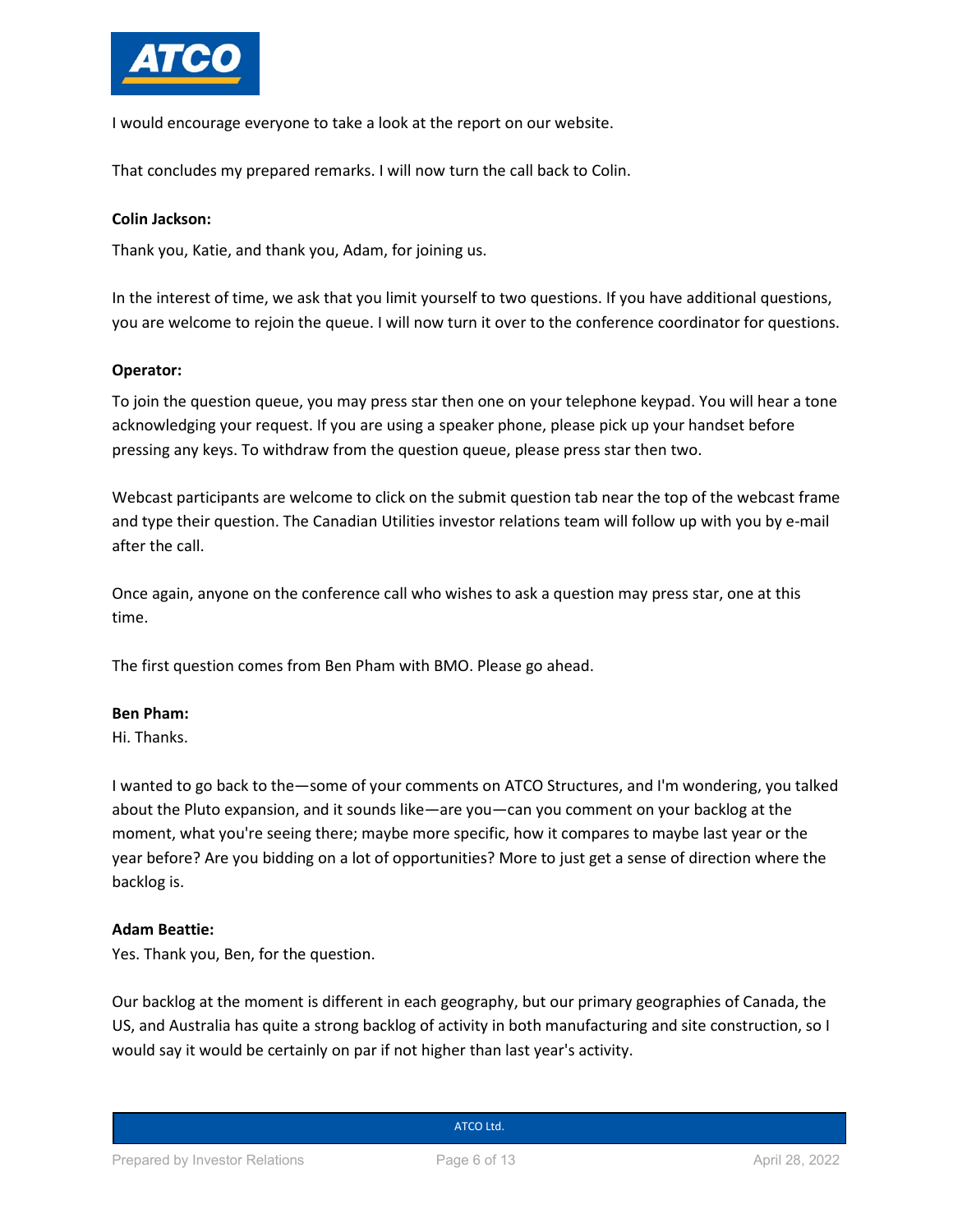

#### **Ben Pham:**

Okay, and are you finding maybe there's also in terms of sizing, you've got these more bigger ones like the Pluto and LNG Canada, you're seeing more of that come up in your queue?

# **Adam Beattie:**

I would see on both scales, so certainly the larger infrastructure projects are continuing, so we're seeing the large project similar to the Pluto project, they've got continuation or they've recommenced activity, but with them come a lot of smaller activity that's driven around our core or base business there. We're seeing a lot of small infrastructure activity that's starting to become more active post COVID.

# **Ben Pham:**

Okay. Maybe my follow-up, too, is really at what point do you need, or you're actually required to start spending CapEx and building out your fleet more? Do you still have a lot of room to take on more projects?

# **Adam Beattie:**

We have a fairly aggressive capital plan already in place with our space rentals business that's being undertaken in the majority of our markets, and so we have good access to capital, and we have a good production backlog of committed capital that's being released to our business units so they can more instantaneously be deployed to the projects that we're actively working on or pursuing.

#### **Ben Pham:**

Okay, that's great. Okay. Thank you.

# **Operator:**

The next question comes from Maurice Choy with RBC Capital Markets. Please go ahead.

#### **Maurice Choy:**

Thanks, and good morning

I'm going to just go back to a comment you made, Adam, about generating more sustainable earnings moving forward. Over the past two years, in 2020 and 2021, S&L recorded earnings that averaged around \$55 million a year, which, obviously, is a stark contrast to 2017. As you look at your business, some parts of it are more predictable than others. How would you classify, I guess, the mix between what's sustainable within this \$55 million and what is a little bit more one-offish that could surprise to the upside?

#### **Adam Beattie:**

Thank you for the question, Maurice.

I think, quite simply, we look at our core-based businesses built around that space rentals and rental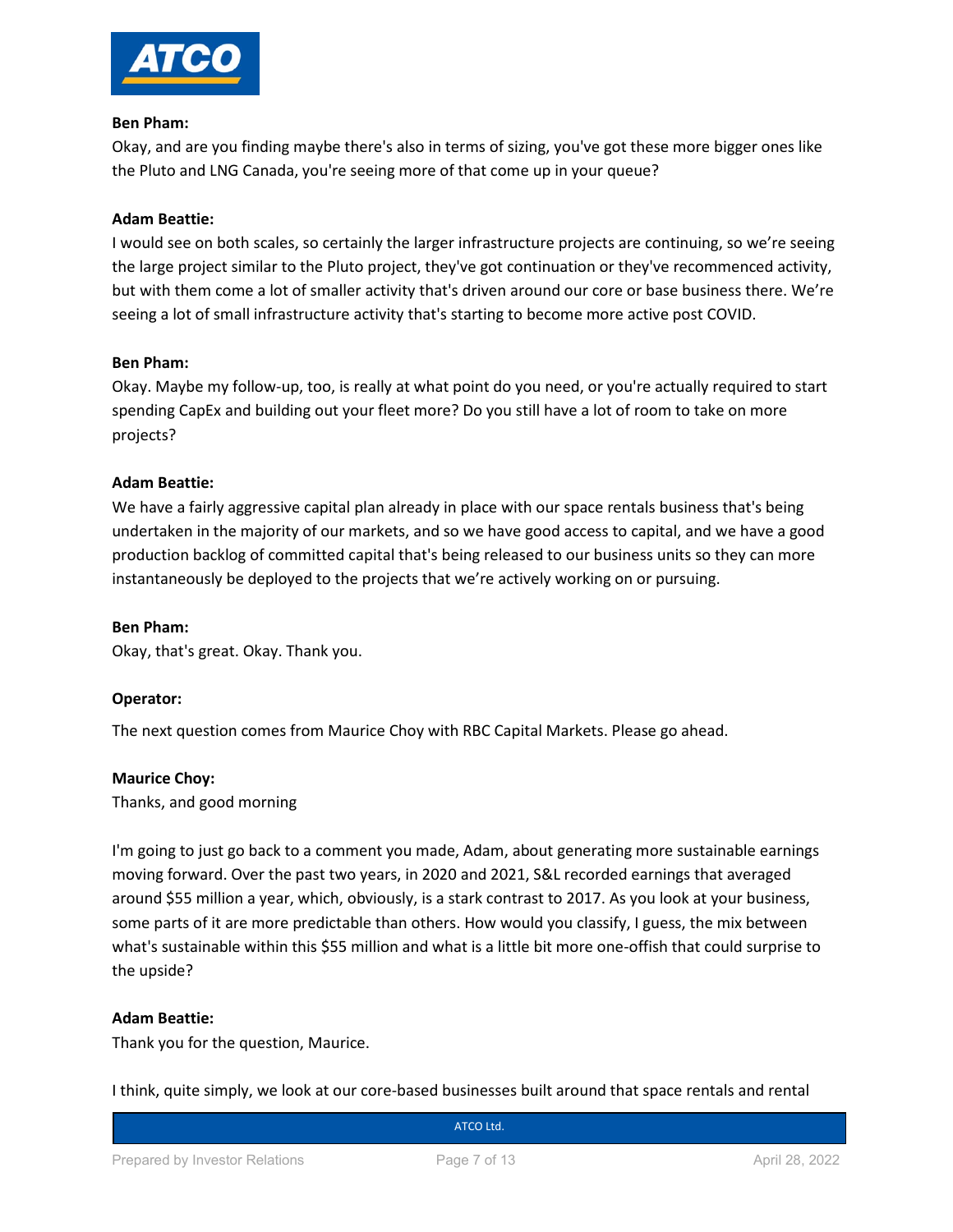

workforce housing activity. That floats between about two-thirds and three-quarters of our earnings contribution, pretty consistently, and has done over the last three years.

#### **Maurice Choy:**

Great, and the follow-up to that is, obviously, you've had a lot of success related to diversifying your customer base, but you still have remained quite exposed to energy and resource-based sectors. As you see the stronger environment and greater focus towards energy security, unfortunately because of the war, have you seen a marked change in, I guess, the diversity of your customers and, I guess, even the geographies that you serve?

#### **Adam Beattie:**

Yes, Maurice. I think we're very well diversified against the resource and energy sector now. We've put considerable energy over the last five years about diversifying away from those markets, more driven off general infrastructure project activity, and a lot of that has been geographical dispersion, moving away from resource-based areas and more into metropolitan, urban-type environments, and we've seen a lot of positive activity from that strategic move.

Sorry, could you repeat the second part of that question, Maurice?

#### **Maurice Choy:**

Well, I'm just trying to understand whether or not you're seeing more activity on the energy side energy resource side, or are you still seeing better response from the other non-energy resource sector?

#### **Adam Beattie:**

Yes. We're seeing activity in both areas at the moment, I would say. We're certainly seeing commodity price performance drive some interest both in Australia and Canada, and to a lesser extent places like South America, Chile.

#### **Maurice Choy:**

Great, and my final question is a follow-up on a comment about Neltume performing well. Obviously, there is relatively strong amount of liquidity at the Neltume Ports level. Any comment about the ability to deploy that and expand the presence of the underlying company?

#### **Katie Patrick:**

Sure. Yes. Thanks, Maurice.

They continue to have a significant amount of capital on their balance sheet from our initial investment, and I would say that the project pipeline is probably the deepest that we've seen since we entered that investment, so we're working on a lot of opportunities both in South America, diversified outside of Chile, as well in the U.S. market, which we've identified as a place for expansion, so I think not in the very near term is there clear opportunities for deployment of that capital. Most of the things we're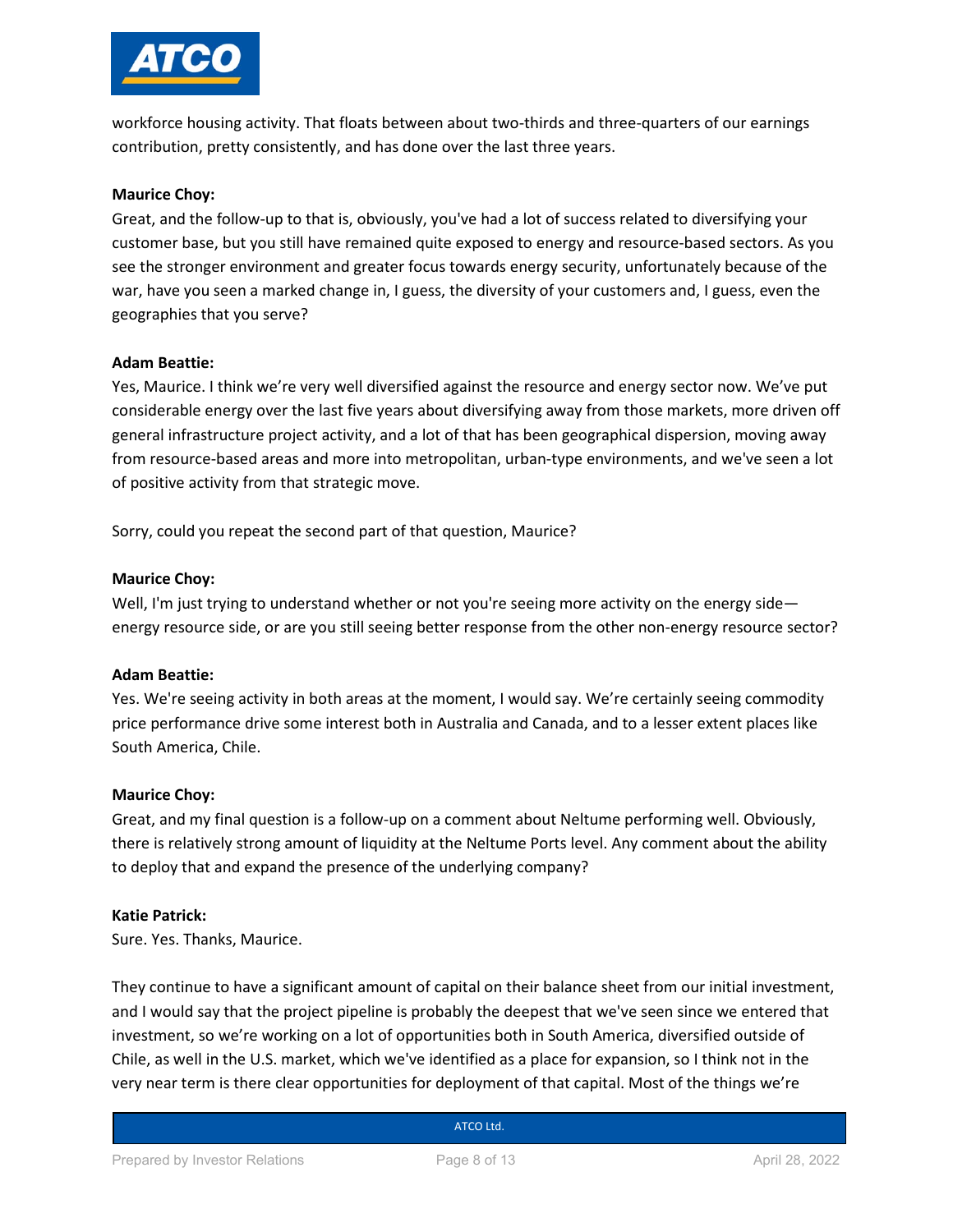

looking at have a little bit of a longer tenure to them, but there's definitely a strong pipeline of potential opportunities to grow that business.

#### **Maurice Choy:**

Great. Thank you very much.

### **Operator:**

The next question comes from Linda Ezergailis with TD Securities. Please go ahead.

#### **Linda Ezergailis:**

Thank you.

Just to follow up on your Neltume opportunities, can you help us understand if any of those opportunities might be potentially accelerated through acquisition, and if you expect, over time, that your interest in Neltume to remain stable or potentially get diluted or dialled up, and at what point might you have the scale and the expertise to consider potentially port investments outside of Neltume?

#### **Katie Patrick:**

Yes. Thanks, Linda.

I would say to your first question of is there opportunities to move faster with M&A, we continue to look at M&A opportunities. As you know, those will be somewhat difficult to predict into the future, but there are some of those in the pipeline right now, and they could provide opportunity for quicker earnings advancement. In terms of our long-term position there and whether we intend to be diluted or go up in our ownership investment, I would say that, certainly, dilution is not our intention. We like that investment, and we are happy with our current stake, and any potential increase in ownership, obviously, would have to be a discussion amongst the partners and what opportunities lie in front of us.

I think your last question there was whether we have any intention to try and drive port investments outside of Neltume, and honestly, we're very happy with our partnership. They have clear operatorship skills, and I think most of the things that we would explore in that space would be in partnership with Ultramar and to the Neltume investment.

# **Linda Ezergailis:**

Thank you, and just maybe as an even bigger question around your platforms, your company has added some platform around ports, you've got your core Structures and Logistics business. At what point might you consider becoming more active in real estate or potentially assessing the merits of other platforms, or is that more of a blue sky, lower-priority initiative right now with ATCO?

# **Katie Patrick:**

Yes. No, absolutely not lower priority. We continue to look for opportunities to diversify both by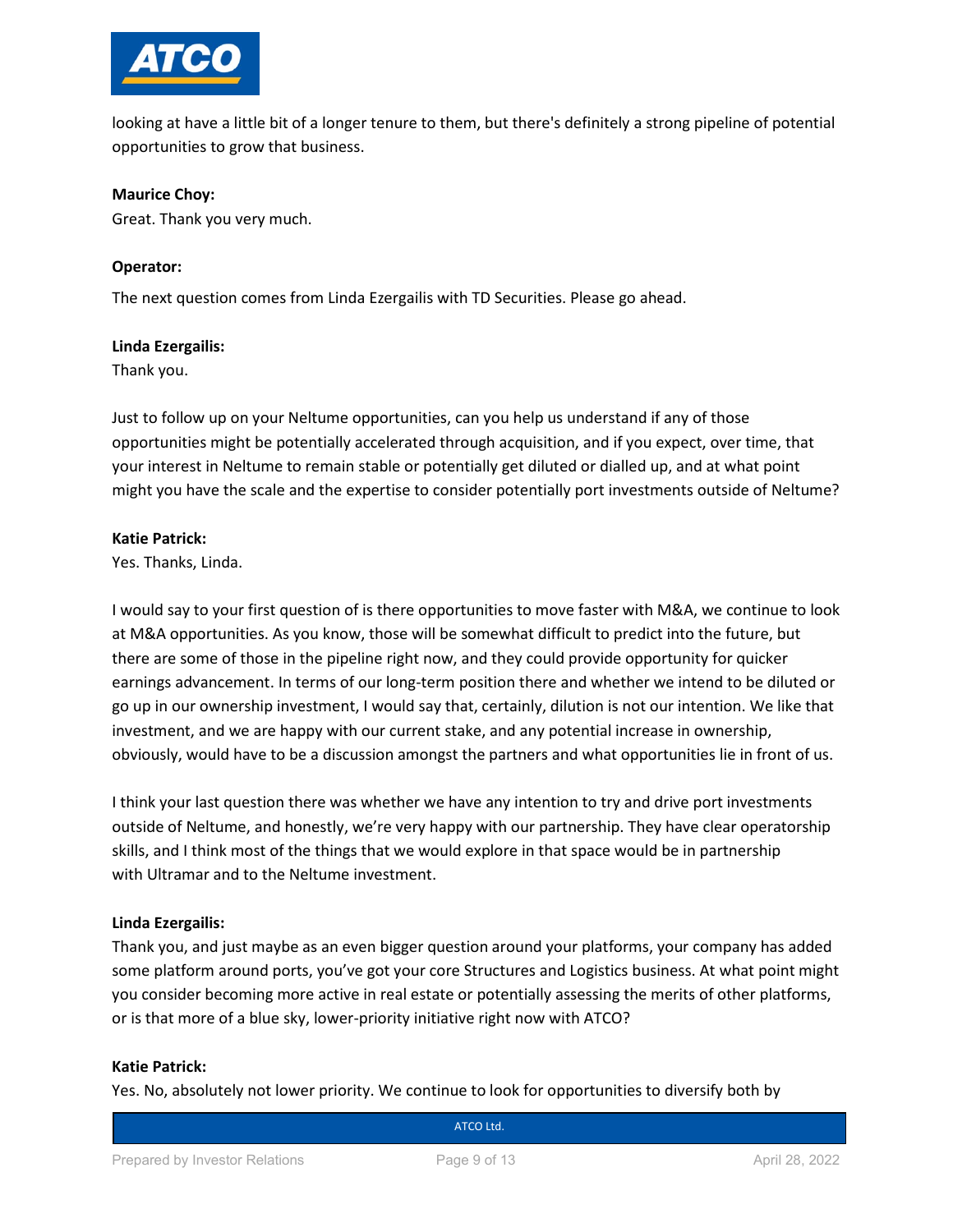

growing some of the other investments we have outside of CU, and potentially adding new platforms for growth. We have some smaller ones, of course, that we are, I would say, incubating and trying to continue to drive growth out of; but for a new platform, we look for opportunities to build on that core base of earnings, similar earnings to CU that provide dividends and cash flow, as well as some that might provide higher growth opportunities. So we're looking at both of those quite actively, and those are not low-priority initiatives for us right now.

#### **Linda Ezergailis:**

Thank you.

#### **Operator:**

The next question comes from Mark Jarvi with CIBC Capital Markets. Please go ahead.

#### **Mark Jarvi:**

Thanks.

First question's for Adam back on the Structures and Logistics business. In terms of the Frontec and in Structures, how would you say contracts compare in terms of the ability to pass through any inflation and pricing trends, and then follow-up, how do you see—overall do you see operating leverage right now for that business in terms of how much could you see margin expansion if you do grow the top line and the revenues?

# **Adam Beattie:**

Thanks, Mark. I'll just confirm those questions.

Firstly, around how Structures and Logistics are passing though any inflationary cost to customer bases?

#### **Mark Jarvi:**

Yes, just whether or not there's any differences in the pass-through; the ability to pass through on the Frontec side versus the Structures side. Just maybe whether or not you're seeing—if they're equally strong in terms of passing through costs, or if one's better positioned right now?

# **Adam Beattie:**

I think they're both fairly equally. I think there's—because the Logistics business or the Frontec business is more focused on man hours or labour imports, they have good mechanisms to control that passthrough under their contracts, and in Structures, I think because we have that large base business performance, a lot of it is the assets are already owned, so that's very easy to control that contractually, and also, otherwise in contracts, we have some very good escalation clauses. The majority of our contracts are actually short-term, not long-term, and the longer-term contracts where we have a longer cycle to deliver a project, we have good mechanisms built within those contracts, so they're very different businesses, but I think their ability to manage that through is consistent.

# **Canadian Utilities Limited Street**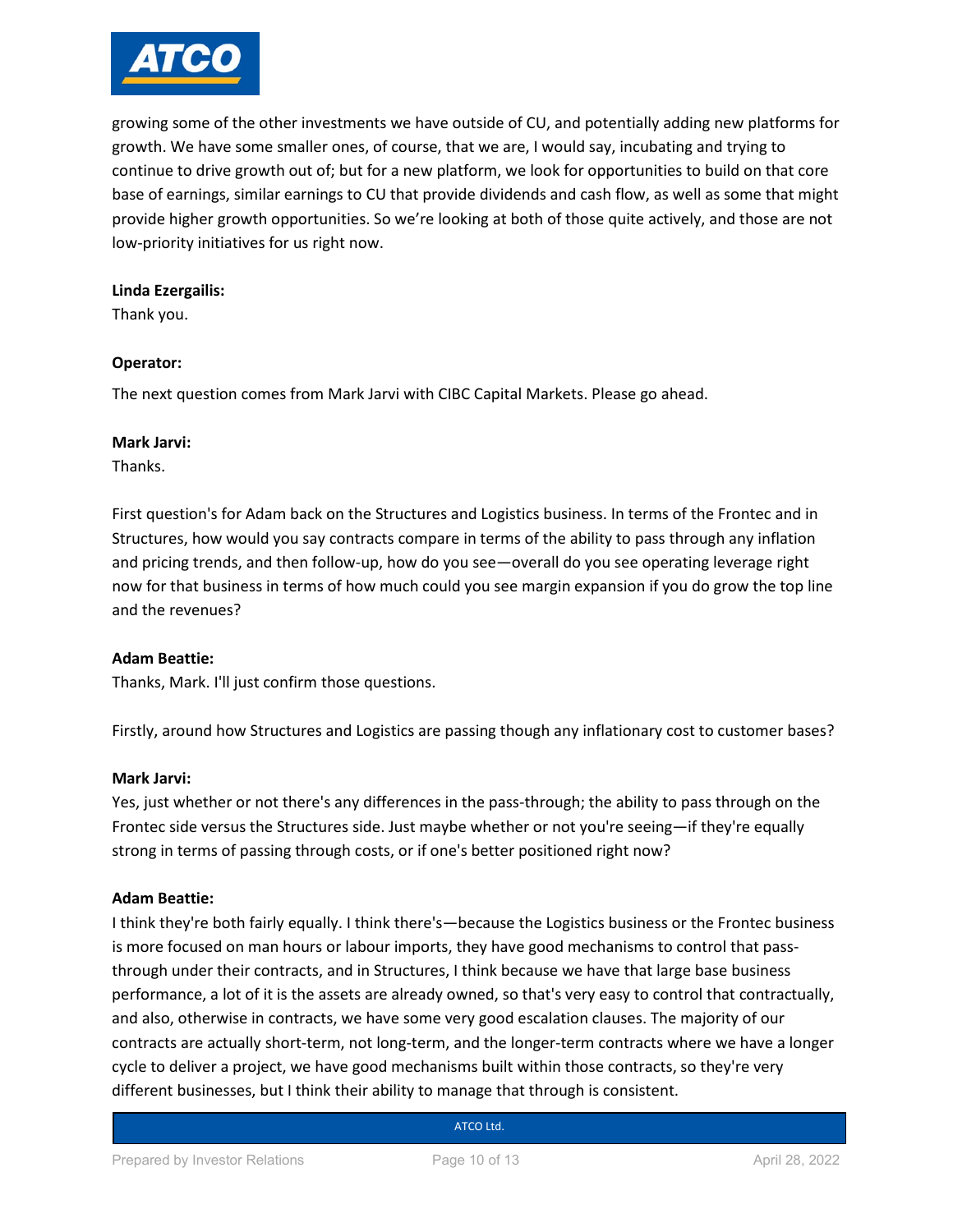

**Mark Jarvi:** And then in terms of operating—yes?

# **Adam Beattie:**

Just get you to repeat the second question again, Mark, please.

# **Mark Jarvi:**

Just in terms of operating leverage, whether or not as you grow the business on the top line, how do you see that playing through in terms of margins, or do you think there's not really that much of an opportunity to expand margins if you can expand the top line?

# **Adam Beattie:**

Well, I think it organically expands margins, because as the pricing in the market increases with inflation and new customer demands, our existing fleet, which is significantly large, actually rides that price increase, and there's no additional capital outlay, so we actually get a benefit through that mechanism of having our existing fleet ride the same market increase or margin increase, if not expanded or heightened, as that moves through in our core business.

#### **Mark Jarvi:**

Okay, and Katie, coming back to some of the other opportunities that was asked by Linda in her last question, now obviously, at the Canadian Utilities level, they're quite interested in exploring a lot of energy transition: RNG, hydrogen, and renewables. Are there any sort of projects along that area that maybe won't fit with Canadian Utilities that you're seeing that maybe could be a fit for ATCO, or is there anything sort of on the fringe there that you're seeing as potentially an opportunity?

# **Katie Patrick:**

Yes. I would say that the majority of what we would be doing within the energy space, in general, we would keep within Canadian Utilities. I mean, that's really the core competency and where we have a lot of the key people and operating expertise to manage those type of products—projects. There may be some small, call them, venture or very small opportunities that could fit at the ATCO level that may not necessarily receive the adequate attention within CU or could be leveraged across different companies besides just CU that may make sense at ATCO, but that would be very small-scale stuff that I'm speaking about; but for the most part, any energy transition and those large projects, we would have within CU and driven out of that skill set.

#### **Mark Jarvi:**

Okay. Thanks. Thanks, everyone.

# **Operator:**

The next question comes from Andrew Kuske with Credit Suisse. Please go ahead.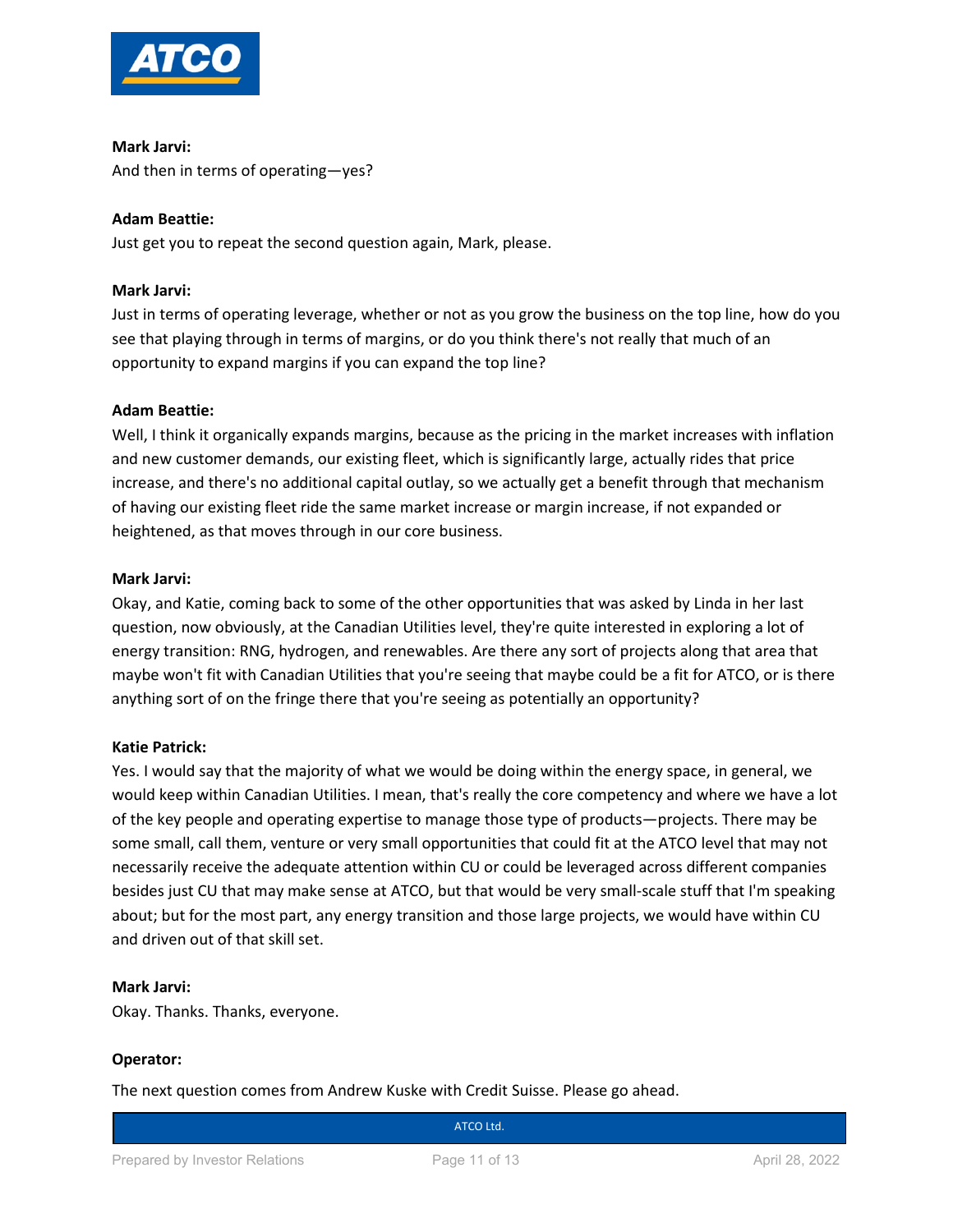

#### **Andrew Kuske:**

Thanks. Good morning.

We don't talk a lot about Frontec, but it's been a nice niche business for you for many years, and obviously, from the Nasittuq announcement back in early Feb to now, a lot has changed. I guess maybe if you could give us a little bit of insights to conversations you've had or maybe developments out of the future for enhancing that contract and just capital that may be spent as part of NWS or other initiatives in the far north.

# **Katie Patrick:**

Yes. I mean, I think, in general, we're very proud of our long history of partnering with governments and the military through the Frontec business in those type of projects. There was a bit of a quiet time, I would say, in that, and this—the North Warning System probably signals, hopefully, a return to seeing some more of those projects. That would be the hope, but they are—they're large projects, and they can be a little bit volatile in terms of when we see them.

Specifically, with the North Warning System, I think we are hopeful that we can drive some earnings, even outside of the contract. They've had early indication that there's some additional requests that will probably be needed there and could help boost the base earnings profile that we see off of that relatively large contract, so I think we're excited about that opportunity and to dig in and really understand more about the work we'll need to do there to continue the good work we've done in the past when we operated it.

# **Andrew Kuske:**

That's helpful, and then maybe just as a point of clarity, the seven-year contract you have, does that wind up being exclusive to the operation and maintenance of NWS, and then you could potentially have exclusive rights or for add-ons to that, or it almost winds up being a foregone conclusion? Not that you want to be complacent about it, because I know you're not, but it's really your business to win should more activity be done in the far north.

# **Katie Patrick:**

I think that's probably true. Again, we wouldn't want to be complacent. We lost the contract once, obviously, and then we did, obviously, re-earn it, and I think our intention would be to be there for the long term, as we have a strong commitment to the north and continuing to build that business and many other businesses with our Indigenous partners, so it is a seven-year contract with extensions available, and I think we—as you say, we'll probably be in a good position to capitalize on those extensions when they come.

# **Andrew Kuske:**

That's helpful, and then maybe just focusing more on the Structures business, you've had a few